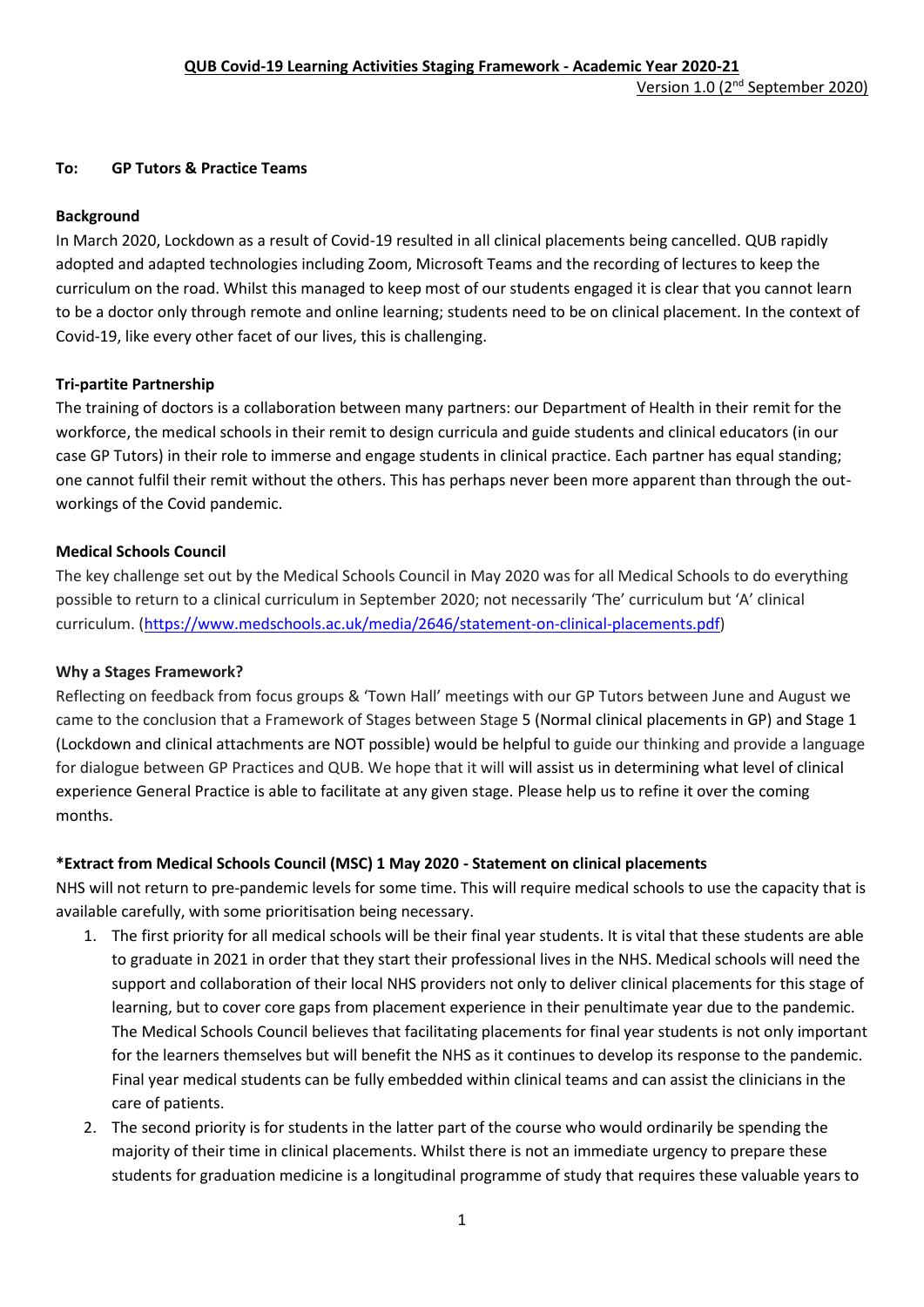learn clinical skills and apply their knowledge. It is expected that their clinical placements will need to be more heavily supported by virtual learning and simulation than in previous years. Students in the earlier years of many programmes are mainly focused on developing foundational knowledge and developing clinical skills within the university.

The Medical Schools Council recognises and supports the importance of early clinical experience and acknowledges the efforts that many medical schools have made in expanding the provision in recent years. However, in the current situation the need to undertake clinical placements through direct experience is not an absolute priority. Government guidelines on social distancing will also affect whether these students are able to go on placement. MSC would expect them to follow social distancing guidelines. However, students in the earlier years of the course do find the periods of time spent on placement both rewarding and motivating and if these placements can be facilitated, they should be. MSC will promote the sharing of best practice on how students can experience clinical practice through tele-medicine and other means that have been developed in the recent crisis.

# **What is the 'new norm'?**

There is so much uncertainty in our world and Covid-19 has taught us that what we understand to be our solid foundations on one day completely changes the next. We have had to learn to be flexible both personally and professionally. In the 'new norm' things that were once deemed as essential have been demoted in importance. We have set aside things with an expectation to pick them up again in the future though we increasingly recognise that some things we may never pick up again. We are working in pursuit of the 'New Norm'; in medical education and the training of tomorrow's doctors too.

### **What would help us**

We know that circumstances will continue to change. This document is a start, not the end point. The QUB team are themselves all working GPs and so do have some insights from the frontline but if we could ask you to feedback to us on how you are finding things, what experiences you have had, what adaptations you have made, what innovations you have invoked, what you are struggling with, what you need help with. We will endeavour to address your concerns and reflect your experiences in any future versions of this Learning Activities Staging Framework.

Please contact us via: [gpadmin@qub.ac.uk](mailto:gpadmin@qub.ac.uk)

Thanks

The QUB GP team

<https://www.med.qub.ac.uk/wp-gp/>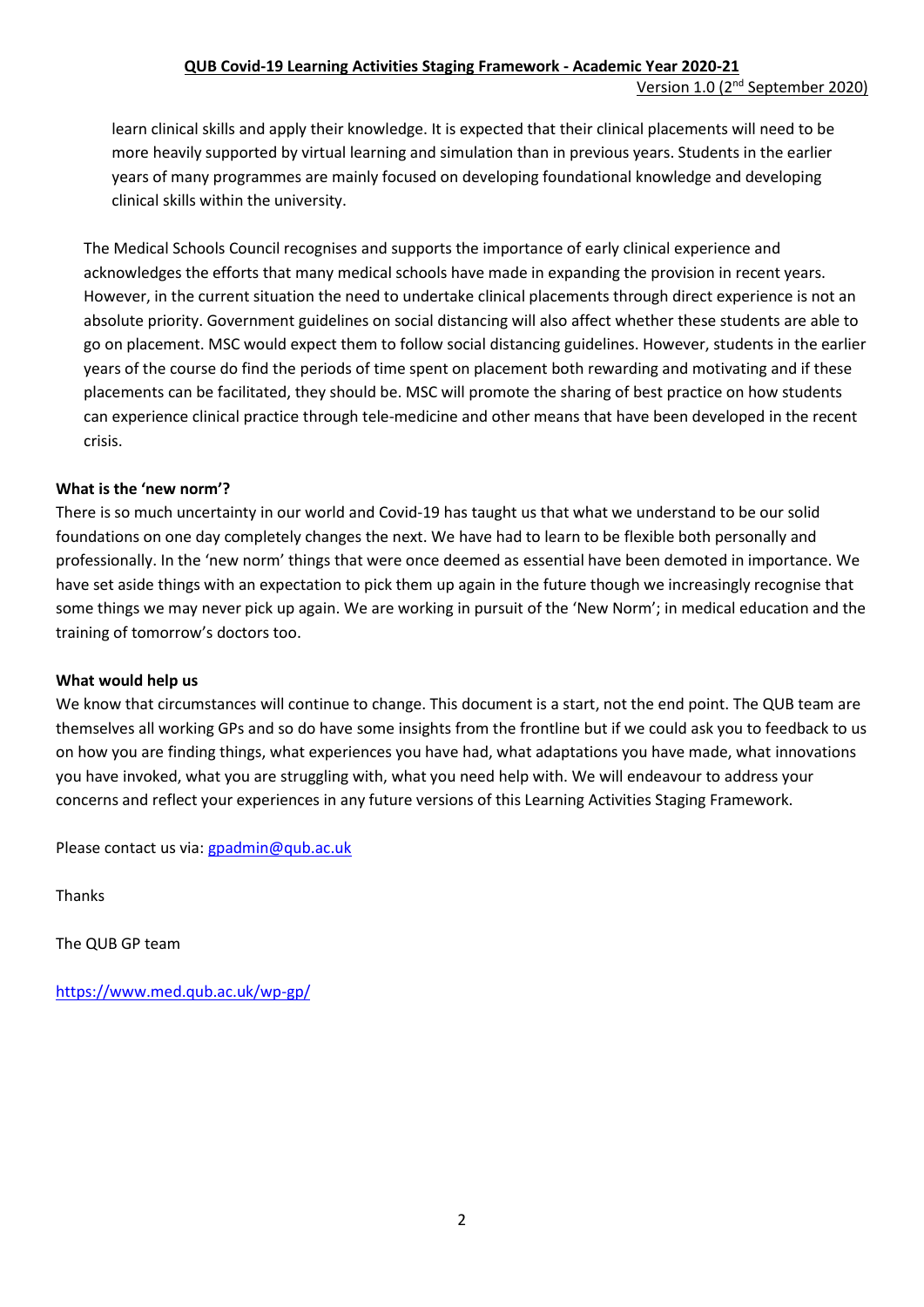#### **QUB Covid-19 Learning Activities Staging Framework - Academic Year 2020-21**

Version 1.0 (2nd September 2020)

| Year           | Module $\downarrow$                                                                | $\leftarrow$<br>Level of patient contact and time student spends in practice<br>→                                                               |                                                                                                                                                                                                                                                                                      |                                                                                                                                                                                                                                                                      |                                                                                                                                                                                                                                                |                                                                                                                                   |
|----------------|------------------------------------------------------------------------------------|-------------------------------------------------------------------------------------------------------------------------------------------------|--------------------------------------------------------------------------------------------------------------------------------------------------------------------------------------------------------------------------------------------------------------------------------------|----------------------------------------------------------------------------------------------------------------------------------------------------------------------------------------------------------------------------------------------------------------------|------------------------------------------------------------------------------------------------------------------------------------------------------------------------------------------------------------------------------------------------|-----------------------------------------------------------------------------------------------------------------------------------|
|                | Staging Level $\rightarrow$                                                        | $\mathbf{1}$<br><b>Major Lockdown</b>                                                                                                           | $\overline{\mathbf{z}}$<br><b>Students not attending surgery</b>                                                                                                                                                                                                                     | <b>Students attending surgery**</b><br>but no Face to Face patient<br>contact (F2F) *                                                                                                                                                                                | <b>Students attending surgery**</b><br>but using PPE for F2F                                                                                                                                                                                   | "Normal" placement                                                                                                                |
| 1              | <b>Clinical Skills</b><br>(groups usually 6-8)<br>9-11 afternoons                  | No time in GP<br>practice                                                                                                                       | <b>GP practice tutor delivers</b><br>teaching via ZOOM to a group.<br><b>Students buddy with another</b>                                                                                                                                                                             | N/A                                                                                                                                                                                                                                                                  | N/A                                                                                                                                                                                                                                            |                                                                                                                                   |
| $\overline{2}$ | <b>Clinical Skills</b><br>(groups usually 6-8)<br>9-11 afternoons                  | All synchronous<br>teaching remote<br>via ZOOM or MS<br><b>Teams</b><br><b>QUB staff</b><br>facilitating all<br>synchronous<br>virtual teaching | student (live) and/or a family<br>member (non-live & pre-<br>recorded with consent) to<br>practise defined clinical skills<br>and receive feedback on skills<br>from the GP. Tutors will also<br>discuss aspects of the skills and<br>may demonstrate some skills<br>where possible. |                                                                                                                                                                                                                                                                      |                                                                                                                                                                                                                                                | <b>Full course delivered</b><br>in practice<br><b>Direct patient</b><br>contact +HV<br>F2F <sup>**</sup> tutorials in<br>practice |
| 1              | <b>Family Medicine 1</b><br>(groups usually 8-9)<br>5 afternoons                   | Use of self-<br>directed<br>asynchronous<br>eLearning e.g.                                                                                      | Year 1 - GP practice tutors<br>deliver all 5 sessions via Zoom.<br><b>Students meet family via ZOOM</b><br>on 2-4 occasions.                                                                                                                                                         | GP practice has students split so<br>only 2 attend at any one time on<br>one occasion during attachment                                                                                                                                                              | <b>Students meet family face to</b><br>face on 1 afternoon session.<br>GP practice has students split so<br>only 2 attend at any one time on<br>one occasion during attachment                                                                 | Interaction and<br>learning with full<br>range of Primary<br><b>Care Team F2F home</b><br>visits/District                         |
| $\overline{2}$ | <b>Family medicine 2</b><br>(groups usually 8-9)<br>5 afternoons                   | <b>Clinically</b><br>Speaking, Capsule,<br>healthtalk.org<br><b>Virtual General</b>                                                             | Year $2 - GP$ practice tutors<br>deliver all 5 sessions via Zoom,<br>in combination with other<br>members PCT/Patients.                                                                                                                                                              | Max 2 students meet members<br>of PCT to observe roles in<br>practice                                                                                                                                                                                                | <b>Max 2 Students meet patient</b><br>with PCT member or GP for 1<br>afternoon during attachment                                                                                                                                               | nursing / community<br>pharmacy learning<br>opportunities                                                                         |
| $\overline{a}$ | <b>GP Specialty</b><br>(1 or 2 students)<br>13 days over 3 weeks<br>(See Appendix) | <b>Practice</b><br><b>Simulation</b><br>training<br><b>Remote teaching</b><br>by an MDT lead                                                    | GP practice tutor delivers some<br>sessions remotely e.g. AccuRx or<br><b>ZOOM video surgery (student</b><br>observes).<br>'Virtual tour' of a practice<br>environment if possible, though<br>students never physically on<br>practice premises.                                     | <b>Student physically attends</b><br>practice for a minority of the<br>usual 13 days (could be e.g. half<br>days only), with observation,<br>participation and practice-based<br>teaching during this time F2F**<br>within practice with appropriate<br>SD measures. | <b>Student physically attends</b><br>practice for a majority or all of<br>the usual 13 days, with<br>observation, participation and<br>practice-based teaching during<br>this time F2F** within practice<br>with appropriate SD<br>measures**. | <b>Study guide full</b><br>requirements<br>completed                                                                              |

**\* Some students (for health reasons) may not be> stage 3, even if COVID risk level permitted (i.e. may still attend practice but no F2F\*\* patient contact)**

**\*\* All F2F\*\* encounters with caveats around appropriate SD – more detail in student and tutor guides**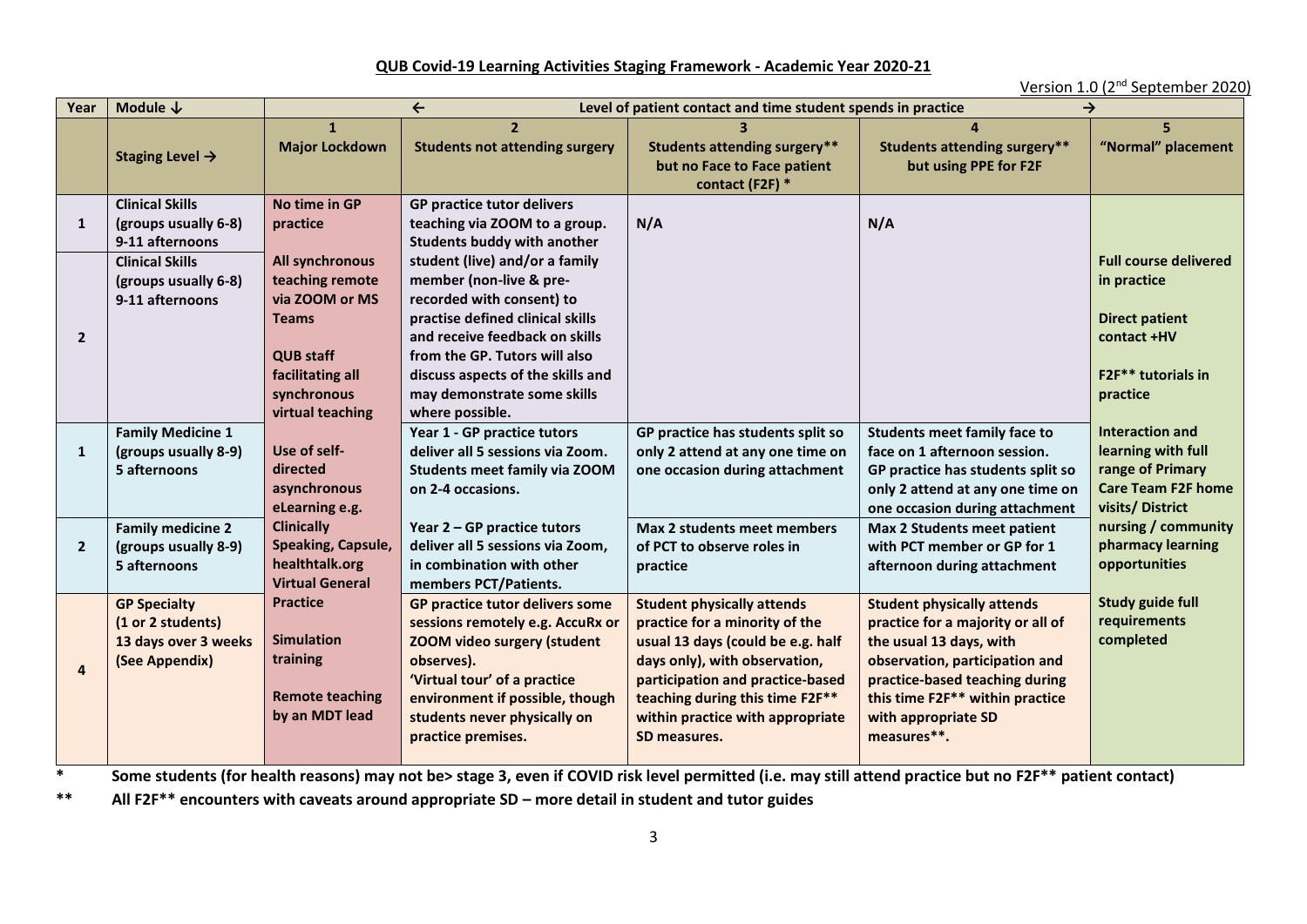#### **QUB Covid-19 Learning Activities Staging Framework - Academic Year 2020-21**

### Version 1.0 (2nd September 2020)

| Year | Module $\downarrow$         | $\leftarrow$<br>Level of patient contact and time student spends in practice<br>$\rightarrow$ |                                               |                                                                    |                                                              |                               |
|------|-----------------------------|-----------------------------------------------------------------------------------------------|-----------------------------------------------|--------------------------------------------------------------------|--------------------------------------------------------------|-------------------------------|
|      |                             | $\mathbf{1}$<br><b>Major Lockdown</b>                                                         | $\overline{\mathbf{z}}$                       |                                                                    |                                                              |                               |
|      | Staging Level $\rightarrow$ |                                                                                               | <b>Students not attending surgery</b>         | <b>Students attending surgery**</b><br>but no Face to Face (F2F) * | <b>Students attending surgery**</b><br>but using PPE for F2F | "Normal" placement            |
|      | <b>GP CCTV</b>              | <b>No CCTV Sessions</b>                                                                       | <b>Student takes history remotely</b>         | <b>Student takes history remotely</b>                              | <b>Student takes history remotely</b>                        | <b>Student takes history</b>  |
|      | (2-3 students)              |                                                                                               | using accuRx or ZOOM with                     | using accuRx or ZOOM with                                          | using accuRx or ZOOM with                                    | remotely using accuRx         |
| 4    | 1 session                   |                                                                                               | tutor observing and giving                    | tutor observing and giving                                         | tutor observing and giving                                   | or ZOOM with tutor            |
|      |                             |                                                                                               | remote feedback                               | remote feedback                                                    | remote feedback                                              | observing and giving          |
|      |                             |                                                                                               |                                               |                                                                    |                                                              | remote feedback               |
|      | <b>GP Placement</b>         | No time in GP                                                                                 | <b>Student takes history remotely</b>         | GP practice has student present                                    | GP practice has student                                      |                               |
|      | (2 students)                | practice                                                                                      | using accuRx or ZOOM with                     | 2-4 days/week                                                      | present for 4-5 days/week                                    | <b>Full course delivered</b>  |
| 5    | 2 weeks                     |                                                                                               | tutor observing and giving<br>remote feedback | <b>Telephone/video consulting</b>                                  | Some video and telephone<br>consultations (joint/parallel)   | in practice                   |
|      |                             | <b>All teaching</b><br>remote via                                                             |                                               | (joint surgery)                                                    | See 1-2 patients F2F** with                                  | <b>Direct patient contact</b> |
|      |                             | <b>ZOOM tutorials</b>                                                                         |                                               |                                                                    | consent                                                      |                               |
|      |                             |                                                                                               |                                               |                                                                    | Home Visit (if possible)                                     | <b>Face to Face tutorials</b> |
|      | <b>GP Placement (CCP)</b>   | <b>No GP tutors</b>                                                                           | <b>Student takes history remotely</b>         | GP practice has student present                                    | <b>GP practice has student</b>                               | in practice                   |
|      | (2 students)                | used outside of                                                                               | using accuRx or ZOOM with                     | 2-4 days/week                                                      | present for 4-5 days/week                                    |                               |
|      | 2 weeks                     | <b>QUB staff</b>                                                                              | tutor observing and giving                    | <b>Telephone/video consulting</b>                                  | Some video and telephone                                     | Interaction and               |
| 5    |                             |                                                                                               | remote feedback                               | (joint surgery)                                                    | consultations (joint/parallel)                               | learning with Primary         |
|      |                             | Use of self-                                                                                  |                                               |                                                                    | See 2-4 patients F2F** with                                  | Care team e.g. visits         |
|      |                             | directed                                                                                      |                                               |                                                                    | consent                                                      |                               |
|      |                             | elearning e.g.                                                                                |                                               |                                                                    | Home Visit (if possible)                                     | <b>Study guide full</b>       |
|      | <b>GP</b> assistantship     | <b>Speaking</b>                                                                               | <b>Student takes history remotely</b>         | GP practice has student present                                    | GP practice has student                                      | requirements                  |
|      | (1 student)                 | Clinically,                                                                                   | using accuRx or ZOOM with                     | 4 days                                                             | present 4 days                                               | completed                     |
|      | 1 week                      | Capsule,                                                                                      | tutor observing and giving                    | Telephone/video consulting                                         | Some video and telephone                                     |                               |
|      |                             | healthtalk.org                                                                                | remote feedback                               | (joint surgery)                                                    | consultations (joint/parallel)                               |                               |
| 5    |                             |                                                                                               |                                               | Complete project                                                   | See 2-4 patients F2F** with                                  |                               |
|      |                             | <b>Simulation</b>                                                                             |                                               |                                                                    | consent                                                      |                               |
|      |                             | training                                                                                      |                                               |                                                                    | Home Visit (if possible)                                     |                               |
|      |                             |                                                                                               |                                               |                                                                    | Complete audit                                               |                               |
|      |                             | <b>Remote teaching</b>                                                                        |                                               |                                                                    |                                                              |                               |
|      |                             | by a MDT lead                                                                                 |                                               |                                                                    |                                                              |                               |

**\* Some students (for health reasons) may not be> stage 3, even if COVID risk level permitted (i.e. may still attend practice but no F2F\*\* patient contact)**

**\*\* All F2F\*\* encounters with caveats around appropriate SD – more detail in student and tutor guides**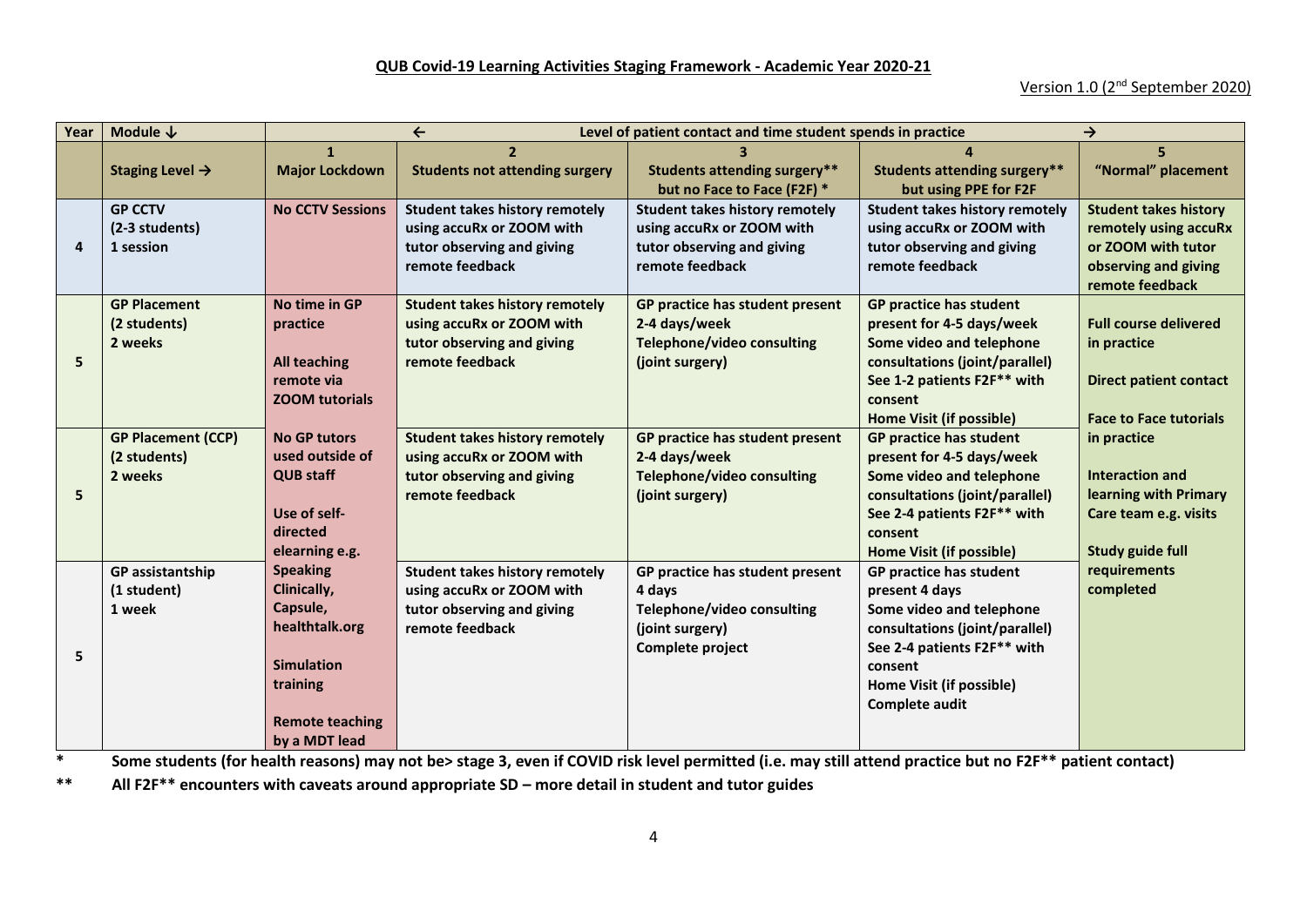# **Appendix**

| Year 4 GP course<br>element/<br>assessed<br>element: further<br>detail | Level 2<br><b>Students not physically</b><br>attending practice                                                                                                  | Level 3<br><b>Students attending practice</b><br>for at least some time, no F2F<br>patient contact                                                                                                                                                           | Level 4<br><b>Students attending practice,</b><br>using PPE for any F2F                                                                                                                                                           |
|------------------------------------------------------------------------|------------------------------------------------------------------------------------------------------------------------------------------------------------------|--------------------------------------------------------------------------------------------------------------------------------------------------------------------------------------------------------------------------------------------------------------|-----------------------------------------------------------------------------------------------------------------------------------------------------------------------------------------------------------------------------------|
| Time in practice                                                       | No physical attendance,<br>practice tutor might facilitate<br>remote involvement in<br>consultations, or a virtual tour<br>of practice environment               | Student physically attends<br>practice for a minority of the<br>usual 13 days (could be e.g. half<br>days only), with observation,<br>participation and practice-based<br>teaching during this time F2F**<br>within practice with appropriate<br>SD measures | Student physically attends<br>practice for a majority or all of<br>the usual 13 days, with<br>observation, participation and<br>practice-based teaching during<br>this time F2F** within practice<br>with appropriate SD measures |
| <b>Mini CEX</b>                                                        | No real opportunity for<br>students to complete                                                                                                                  | Opportunity for students to<br>complete 1 or 2 based on their<br>own observed telephone/video<br>consulting                                                                                                                                                  | Opportunity for students to<br>complete based on their own<br>observed telephone/video<br>consulting or F2F** interactions<br>which have taken place with<br>appropriate PPE                                                      |
| <b>CBD</b>                                                             | Students able to prepare based<br>on observed patient<br>consultations                                                                                           | Students able to prepare based on<br>their own telephone/video<br>consultations                                                                                                                                                                              | Students able to prepare based on<br>their own telephone/video<br>consultations, or F2F** encounters<br>in PPE                                                                                                                    |
| <b>STAT</b>                                                            | Prepared as usual by<br>students, virtual<br>presentations to GP practice<br>tutor/team, or could be<br>virtual group presentations<br>for peer-to peer learning | Prepared as usual by students, SD<br>F2F** presentations to GP<br>practice tutor/team, or could be<br>virtual group presentations for<br>peer-to peer learning                                                                                               | Prepared as usual by students, SD<br>F2F** presentations to GP<br>practice tutor/team                                                                                                                                             |
| <b>Asynchronous</b><br>online learning                                 | Heavy reliance to support<br>learning outcomes (e.g.<br>Capsule Cases, Virtual Primary<br>Care, QUB produced<br>Mediasite and portal<br>resources)               | Reasonable amount to support<br>learning outcomes (e.g. Capsule<br>Cases, Virtual Primary Care, QUB<br>produced Mediasite and portal<br>resources)                                                                                                           | Some to support learning<br>outcomes (e.g. Capsule Cases,<br>Virtual Primary Care, QUB<br>produced Mediasite and portal<br>resources)                                                                                             |